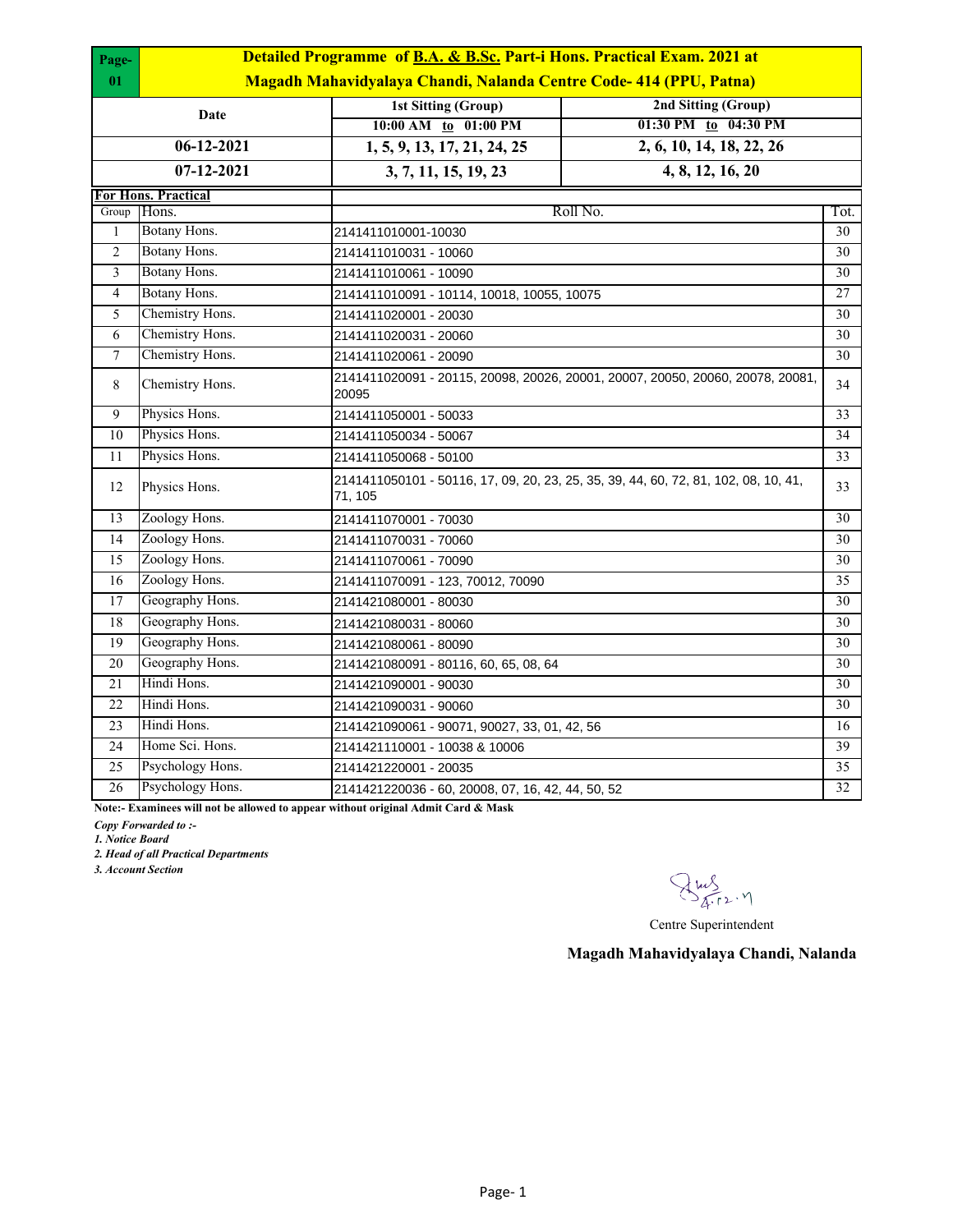| Page-        | <b>Detailed Programme of B.Sc. Part-i Subsidary Practical Exam. 2021 at</b> |                           |                                                                                                                                                                                       |                      |      |  |  |  |
|--------------|-----------------------------------------------------------------------------|---------------------------|---------------------------------------------------------------------------------------------------------------------------------------------------------------------------------------|----------------------|------|--|--|--|
| 02           | Magadh Mahavidyalaya Chandi, Nalanda Centre Code-414 (PPU, Patna)           |                           |                                                                                                                                                                                       |                      |      |  |  |  |
| Date         |                                                                             |                           | <b>1st Sitting (Group)</b>                                                                                                                                                            | 2nd Sitting (Group)  |      |  |  |  |
|              |                                                                             |                           | 10:00 AM to 01:00 PM                                                                                                                                                                  | 01:30 PM to 04:30 PM |      |  |  |  |
| 08-12-2021   |                                                                             |                           | 32, 46, 45                                                                                                                                                                            | 33, 47, 44           |      |  |  |  |
| $09-12-2021$ |                                                                             |                           | 34, 48, 43                                                                                                                                                                            | 35, 49, 42           |      |  |  |  |
|              | 10-12-2021                                                                  |                           | 36, 50                                                                                                                                                                                | 37, 27               |      |  |  |  |
|              | 11-12-2021                                                                  |                           | 38, 28                                                                                                                                                                                | 39, 30               |      |  |  |  |
|              | 12-12-2021                                                                  |                           | 40, 29                                                                                                                                                                                | 41, 31               |      |  |  |  |
|              | <b>For Subsidiary Practical</b>                                             |                           |                                                                                                                                                                                       |                      |      |  |  |  |
| Group        | Subsidary                                                                   | Hons.                     |                                                                                                                                                                                       | Roll No.             | Tot. |  |  |  |
| 27           | <b>Botany</b>                                                               | Che. Hons.                | 2141411020001-3, 4, 7, 12, 14, 15, 16, 18, 19, 22, 29, 30, 31, 32, 36, 40, 44, 45, 46, 48, 49, 50,<br>54, 55, 56, 57, 60, 64, 67, 70, 72, 73, 74, 78, 79                              |                      | 35   |  |  |  |
|              |                                                                             | Che. Hons.                | 2141411020081-84, 86-88, 90-93, 95, 98, 99, 100, 102, 105, 110, 111, 114                                                                                                              |                      | 35   |  |  |  |
| 28           | <b>Botany</b>                                                               | Zoo. Hons.                | 214141070001-70015                                                                                                                                                                    |                      |      |  |  |  |
| 29           | Botany                                                                      | Zoo. Hons.                | 2141411070016 - 70050                                                                                                                                                                 |                      | 35   |  |  |  |
| 30           | Botany                                                                      | Zoo. Hons.                | 2141411070051 - 70085                                                                                                                                                                 |                      | 35   |  |  |  |
| 31           | Botany                                                                      | Zoo. Hons.                | 2141411070086 - 70123                                                                                                                                                                 |                      | 38   |  |  |  |
| 32           | Chemistry                                                                   | Bot. Hons                 | 2141411010001 - 10046                                                                                                                                                                 |                      | 46   |  |  |  |
| 33           | Chemistry                                                                   | Bot. Hons                 | 2141411010047 - 10092                                                                                                                                                                 |                      | 46   |  |  |  |
| 34           | Chemistry                                                                   | Bot. Hons /<br>Math Hons. | 2141411010093 - 10114 & 2141411040001 - 40024                                                                                                                                         |                      | 46   |  |  |  |
| 35           | Chemistry                                                                   | Math Hons                 | 2141411040025 - 40070                                                                                                                                                                 |                      | 46   |  |  |  |
| 36           | Chemistry                                                                   | Mat. Hons / Phy<br>Hons.  | 214141104007 - 40086 & 2141411050001 -50030                                                                                                                                           |                      | 46   |  |  |  |
| 37           | Chemistry                                                                   | Phy Hons.                 | 2141411050031 - 50076                                                                                                                                                                 |                      | 46   |  |  |  |
| 38           | Chemistry                                                                   | Phy Hons./<br>Zoo. Hons.  | 2141411050077 - 50116, 2141411070001 - 70006                                                                                                                                          |                      | 46   |  |  |  |
| 39           | Chemistry                                                                   | Zoo. Hons.                | 2141411070007 70052                                                                                                                                                                   |                      | 46   |  |  |  |
| 40           | Chemistry                                                                   | Zoo. Hons.                | 2141411070053 - 70098                                                                                                                                                                 |                      | 47   |  |  |  |
| 41           | Chemistry                                                                   | Promoted or<br>Failed     | 2141411070099 - 70123, 10018, 10055, 40008, 50017, 10011, 10012, 10020, 10023, 10029,<br>10061, 10077, 10078, 50025, 50039, 50092, 70075, 70078, 70079, 70081, 70082, 70087,<br>70088 |                      | 40   |  |  |  |
| 42           | Physics                                                                     | Che. Hons.                | 2141411020001,5,6,8,9,10,11,13,17,20,21,23,24-28,33-35,37-39,41-<br>43, 47, 50, 51, 52, 53, 58, 59, 61, 62, 63, 65, 66, 68, 69                                                        |                      | 40   |  |  |  |
|              | Physics                                                                     | Che. Hons.                | 2141411020071,75,76,77,80,85,89,94,96,97,101,103,104,106,107,108,109,112,113,115                                                                                                      |                      | 40   |  |  |  |
| 43           |                                                                             | Math Hons.                | 2141411040001-40020                                                                                                                                                                   |                      |      |  |  |  |
| 44           | Physics                                                                     | Math Hons.                | 2141411040021-40060                                                                                                                                                                   |                      | 40   |  |  |  |
| 45           | Physics                                                                     | Math Hons.                | 2141411040061-40086,20098,40008,20005,20014,20084,20078,40024,40065,40072                                                                                                             |                      | 35   |  |  |  |
| 46           | Zoology                                                                     | Bot Hons.                 | 2141411010001-10035                                                                                                                                                                   |                      | 35   |  |  |  |
| 47           | Zoology                                                                     | Bot Hons.                 | 2141411010036-10070                                                                                                                                                                   |                      | 37   |  |  |  |
| 48           | Zoology                                                                     | Bot Hons.                 | 2141411010071-10105                                                                                                                                                                   |                      | 35   |  |  |  |
| 49           | Zoology                                                                     | Bot/Che Hons.             | 2141411010106-10114,2141411020001,3,4,7,12,14,15,16,18,19,22,29-<br>32, 36, 40, 44, 45, 46, 48, 49, 54-57                                                                             |                      | 35   |  |  |  |
| 50           | Zoology                                                                     | Che. Hons.                | 2141411020060,64,67,70,72-74,78,79,81,82,83,84,86,87,88,90,91-<br>93,95,98,99,100,102,105,110,111,114, 10055,20075                                                                    |                      | 32   |  |  |  |
|              | 100552007510018                                                             |                           |                                                                                                                                                                                       |                      |      |  |  |  |

**Note:- Examinees will not be allowed to appear without original Admit Card & Mask**

*Copy Forwarded to :-*

*1. Notice Board*

*2. Head of all Practical Departments*

*3. Account Section*

 $\bigotimes_{\widetilde{A}^{\text{-}\Gamma}}\sum_{\gamma\in\mathcal{A}^{\text{-}\Gamma}}\gamma$ 

**Magadh Mahavidyalaya Chandi, Nalanda**